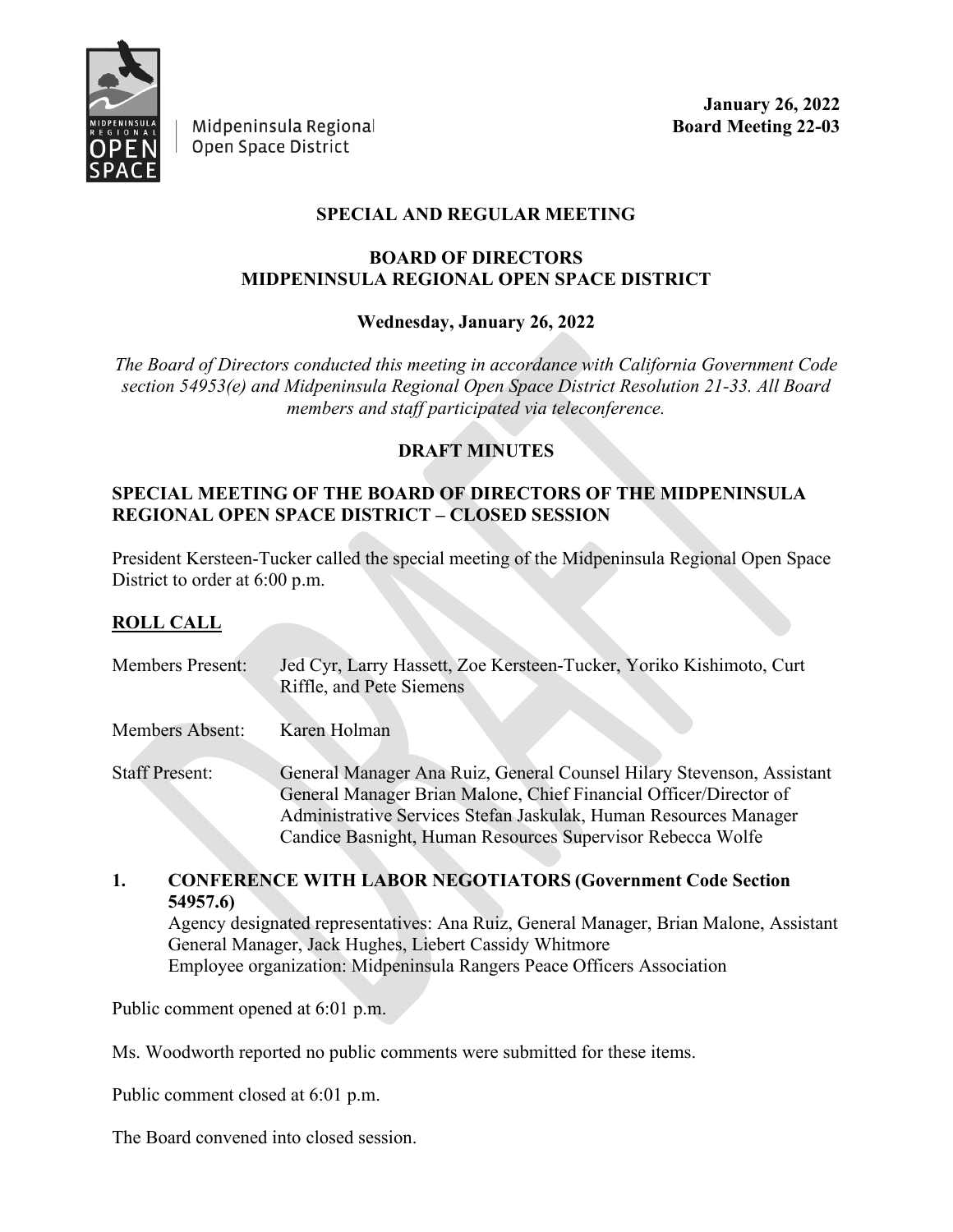Director Hassett joined the meeting at 6:02 p.m.

#### **ADJOURNMENT**

President Kersteen-Tucker adjourned the special meeting of the Board of Directors of the Midpeninsula Regional Open Space District at 6:54 p.m.

#### **REGULAR MEETING OF THE BOARD OF DIRECTORS OF THE MIDPENINSULA REGIONAL OPEN SPACE DISTRICT**

President Kersteen-Tucker called the regular meeting of the Midpeninsula Regional Open Space District to order at 7:00 p.m.

### **ROLL CALL**

| <b>Members Present:</b> | Jed Cyr, Larry Hassett, Zoe Kersteen-Tucker, Yoriko Kishimoto, Curt<br>Riffle, and Pete Siemens                                                                                                                                                                                                                                                                                                                                                                                                                   |
|-------------------------|-------------------------------------------------------------------------------------------------------------------------------------------------------------------------------------------------------------------------------------------------------------------------------------------------------------------------------------------------------------------------------------------------------------------------------------------------------------------------------------------------------------------|
| Members Absent:         | Karen Holman                                                                                                                                                                                                                                                                                                                                                                                                                                                                                                      |
| <b>Staff Present:</b>   | General Manager Ana Ruiz, General Counsel Hilary Stevenson, Assistant<br>General Manager Brian Malone, Assistant General Manager Susanna<br>Chan, Chief Financial Officer/Director of Administrative Services Stefan<br>Jaskulak, District Clerk/Assistant to the General Manager Jennifer<br>Woodworth, IST Manager Casey Hiatt, GIS Program Administrator Jamie<br>Hawk, Grant Program Manager Deborah Hirst, Senior Grants &<br>Procurement Technician Jordan McDaniel, Public Affairs Manager Kori<br>Skinner |

President Kersteen-Tucker announced this meeting is being held in accordance with Government Code section 54953(e) and Midpeninsula Regional Open Space District Resolution 21-33, allowing Board members to participate remotely. The District has done its best to conduct a meeting where everyone has an opportunity to listen to the meeting and to provide comment. The public has the opportunity to comment on the agenda, and the opportunity to listen to this meeting through the internet or via telephone. This information can be found on the meeting agenda, which was physically posted at the District's Administrative Office, and on the District website. President Kersteen-Tucker described the process and protocols for the meeting.

Director Hassett joined the meeting at 7:04 p.m.

#### **REPORT OUT OF CLOSED SESSION**

General Counsel Hilary Stevenson reported the Board met in closed session and no reportable action was taken

### **ORAL COMMUNICATIONS**

District Clerk Jennifer Woodworth read the submitted comments into the record.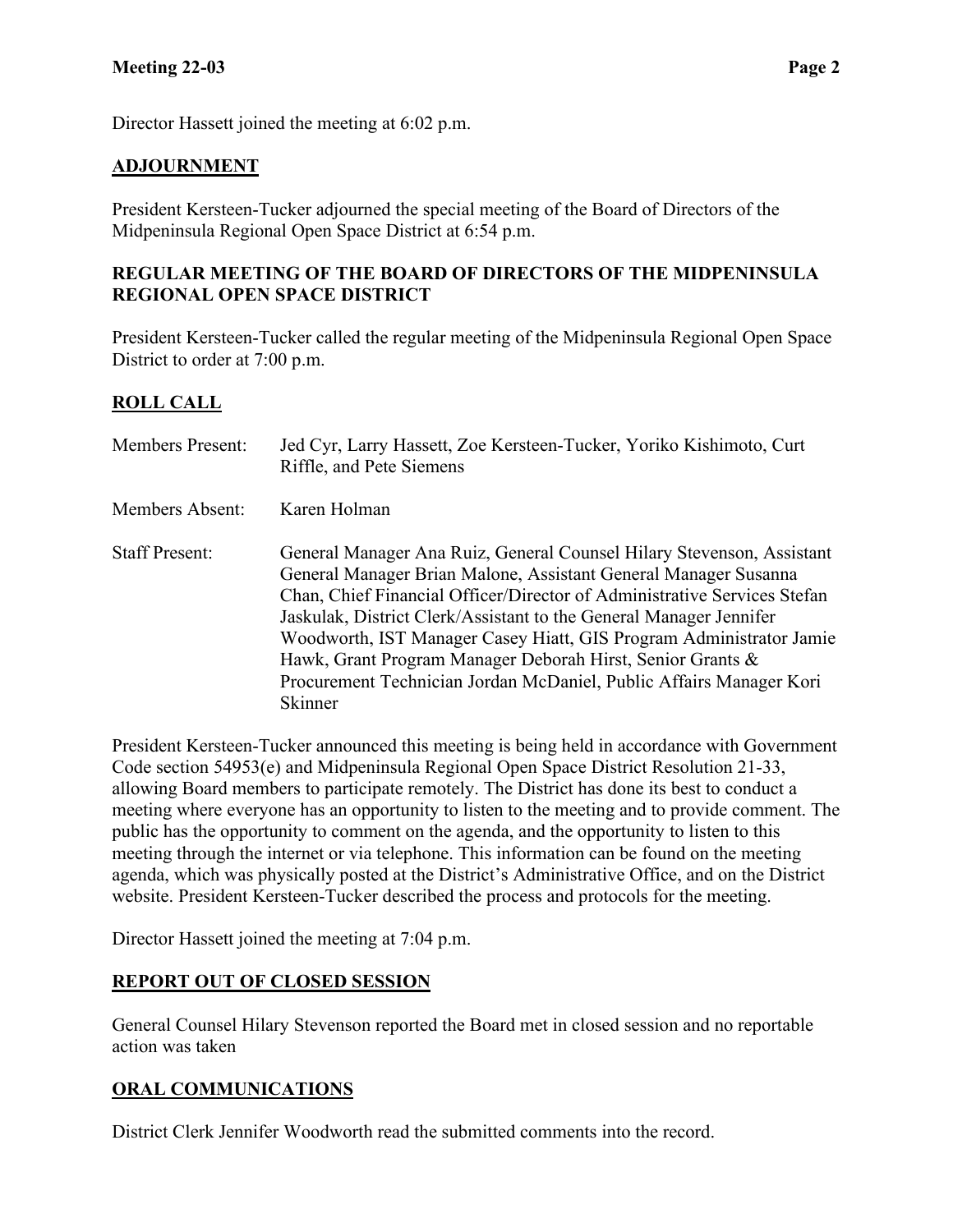## **SPECIAL ORDERS OF THE DAY**

- Proclamation Thanking California Assemblymember Marc Berman for his Support of the Cloverdale Ranch Acquisition
- Presentation of Recognition by San Mateo County Board of Supervisors, Santa Clara County of Board of Supervisors, and California State Legislature to the Midpeninsula Regional Open Space District in Honor of its 50th Anniversary
- Introduction of staff
	- O Samantha Powell, Administrative Assistant

# **ADOPTION OF AGENDA**

**Motion**: Director Riffle moved, and Director Cyr seconded the motion to adopt the agenda.

**ROLL CALL VOTE: 6-0-0** (Director Holman absent)

# **CONSENT CALENDAR**

Public comment opened at 7:26 p.m.

Ms. Woodworth reported no comments had been submitted for the Consent Calendar.

Public comment closed at 7:26 p.m.

Director Siemens commented the Board's upcoming retreat may affect the District's legislative program, so changes to it may need to be considered by the Board at a future date.

**Motion:** Director Kishimoto moved, and Director Riffle seconded the motion to approve the Consent Calendar.

**ROLL CALL VOTE: 6-0-0** (Director Holman absent)

- **1. Approve January 12, 2022 Minutes**
- **2. Approve Claims Report**
- **3. 2022 Legislative Program (R-22-10)**

General Manager's Recommendation: Adopt the 2022 Legislative Program as recommended by the Legislative, Funding, and Public Affairs Committee, with any final changes from the Board of Directors, to set the legislative priorities and policies for Midpeninsula Regional Open Space District.

**4. Appointment of Board of Directors Standing Committee Members and Representatives to Various Bodies, Including the Governing Board of the Midpeninsula Regional Open Space District Financing Authority, for Calendar Year 2022 (R-22-09)**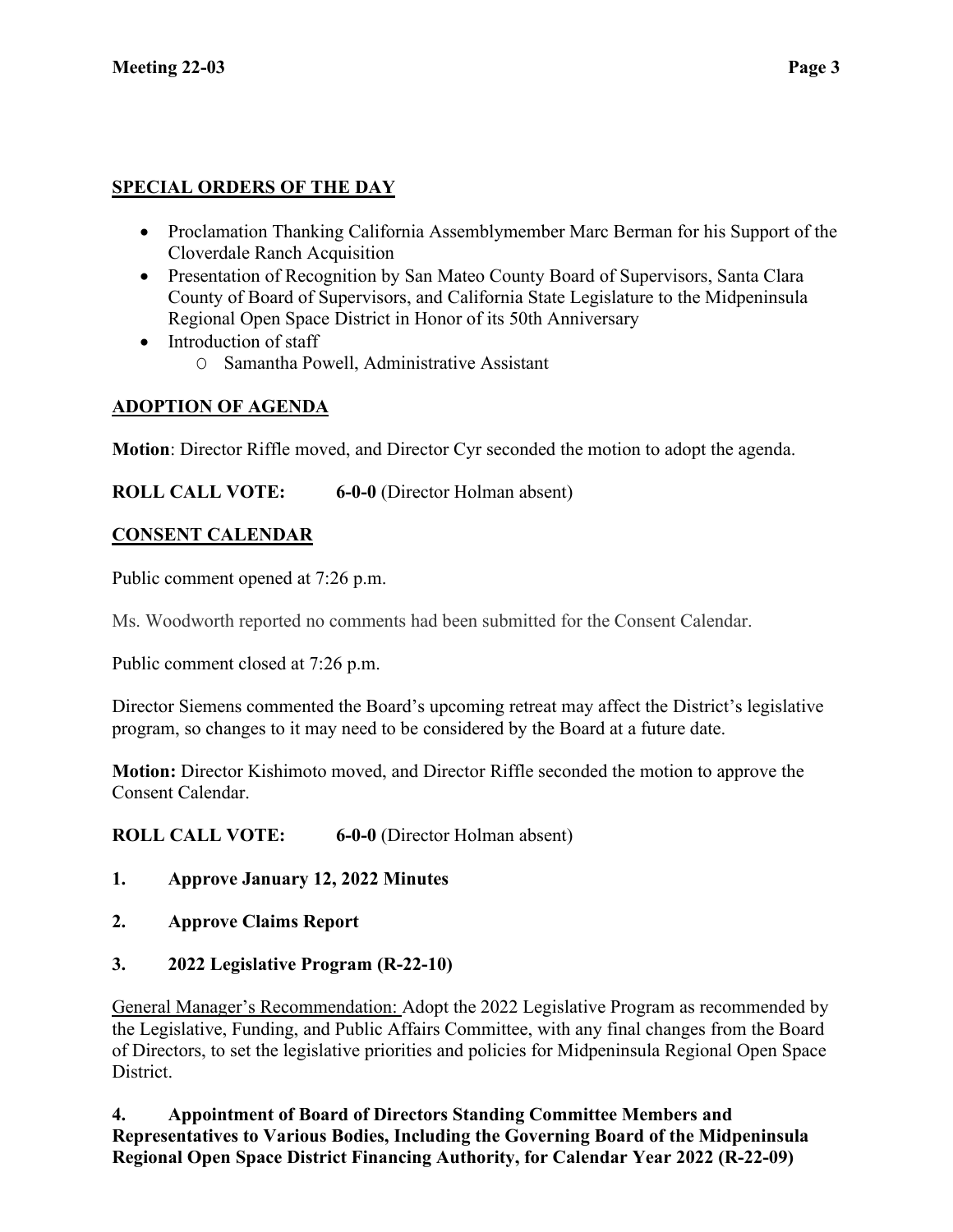Board President's Recommendation: Approve the Board President's appointments to the Board Standing Committees and other bodies, including the Governing Board of the Midpeninsula Regional Open Space District Financing Authority, and determine the compensable status for attendance at these meetings.

## **BOARD BUSINESS**

### **5. Redistricting Scenario Review and Selection (R-22-11)**

GIS Program Administrator Jamie Hawk reviewed the redistricting process to date, including various public meetings and public hearings, draft redistricting scenarios reviewed by the Board and public, etc. Ms. Hawk reviewed adjustments to the proposed mapping scenarios in response to the Board's direction regarding the boundaries between wards 6 and 7. Ms. Hawk highlighted key features of each of the three mapping scenarios and described the public outreach process and public comments received.

Director Riffle inquired regarding the number of public comments received as compared to the number of public comments received by other agencies.

Ms. Stevenson and Ms. Hawk provided additional information regarding the public process required for redistricting. Additionally, members of the public will be able to provide comments up through the public hearing on March 23, 2022.

Director Cyr commented members of the public may be more concerned about redistricting for other agencies.

Public comment opened at 7:55 p.m.

No public comments were submitted for this item.

Public comment closed at 7:55 p.m.

Public Affairs Manager Kori Skinner suggested the District's outreach plan for the March public hearing can also include affected homeowner's association/neighborhood newsletters.

**Motion**: Director Riffle moved, and Director Siemens seconded the motion to select Scenario A as the preferred scenario and direct the General Manager to bring the Scenario A for a public hearing and Board adoption on March 23, 2022.

**ROLL CALL VOTE: 6-0-0** (Director Holman absent)

### **6. Grant Awards for the 2021 Grantmaking Program (R-22-12)**

Senior Grants & Procurement Technician Jordan McDaniel reviewed the purpose and funding priorities of the District's grantmaking program and the grant application process. Ms. McDaniel described the various evaluation criteria used by the review committee when evaluating the grant applications, including alignment with District mission and funding priorities, project scope,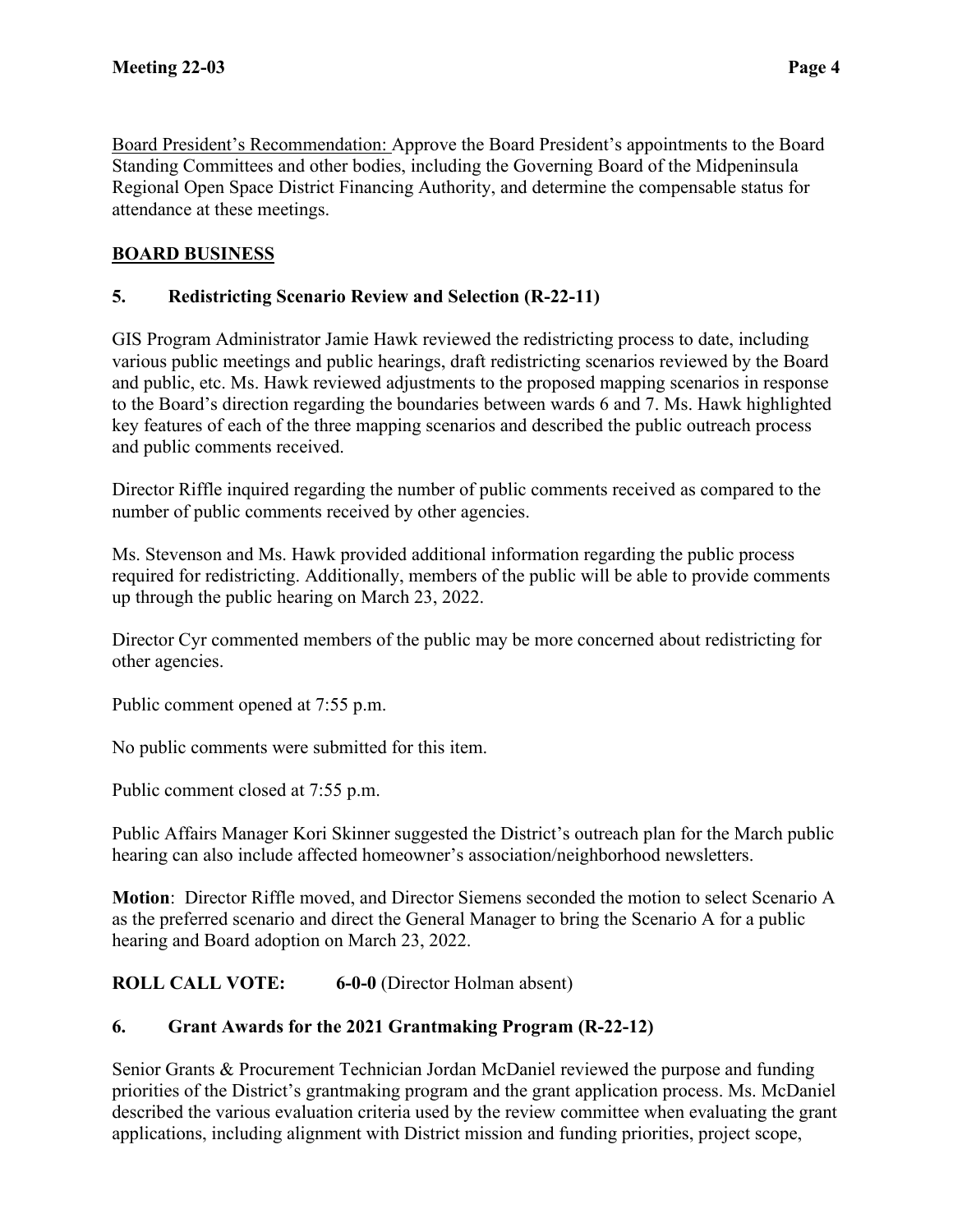project impact, etc., and summarized the applicants' organizations, proposed projects, and recommended grant award for each.

Director Riffle inquired regarding the awards and partners category and whether the category should continue.

Ms. McDaniel reported that due to the high number of competitive grant proposals, no proposals were selected for that category, but staff will brainstorm ideas to support proposals for this category in the future.

Director Kishimoto inquired regarding the indirect costs to be covered by the grant funds.

Ms. McDaniel reported this is a fixed amount and is capped at a percentage of the total grant award.

Director Siemens spoke in support of keeping the grant reporting process simple for the grantees.

Public comment opened at 8:34 p.m.

No public comments were submitted for this item.

Public comment closed at 8:34 p.m.

**Motion**: Director Cyr moved, and Director Kishimoto seconded the motion to

- 1. Approve grant awards totaling \$341,977 for 10 proposals under the 2021 Grantmaking Program as recommended by the Legislative, Funding, and Public Affairs Committee.
- 2. Approve a \$91,977 increase to the original \$250,000 three-year funding allocation for the 2021 Grantmaking Program, bringing the total to \$341,977 to cover all recommended grant funding amounts.

**ROLL CALL VOTE: 6-0-0** (Director Holman absent)

#### **7. Oral Update on Midpeninsula Regional Open Space District 50th Anniversary**

Ms. Skinner provided the staff presentation reviewing the project timeline including items completed and events scheduled throughout 2022. Throughout the year, the District will be engaging in various outreach efforts through media, partner and sponsor engagement, community events, etc.

The members of the Board requested and received clarification regarding various District events.

Public comment opened at 8:51 p.m.

No public comments were submitted for this item.

Public comment closed at 8:51 p.m.

No Board action required.